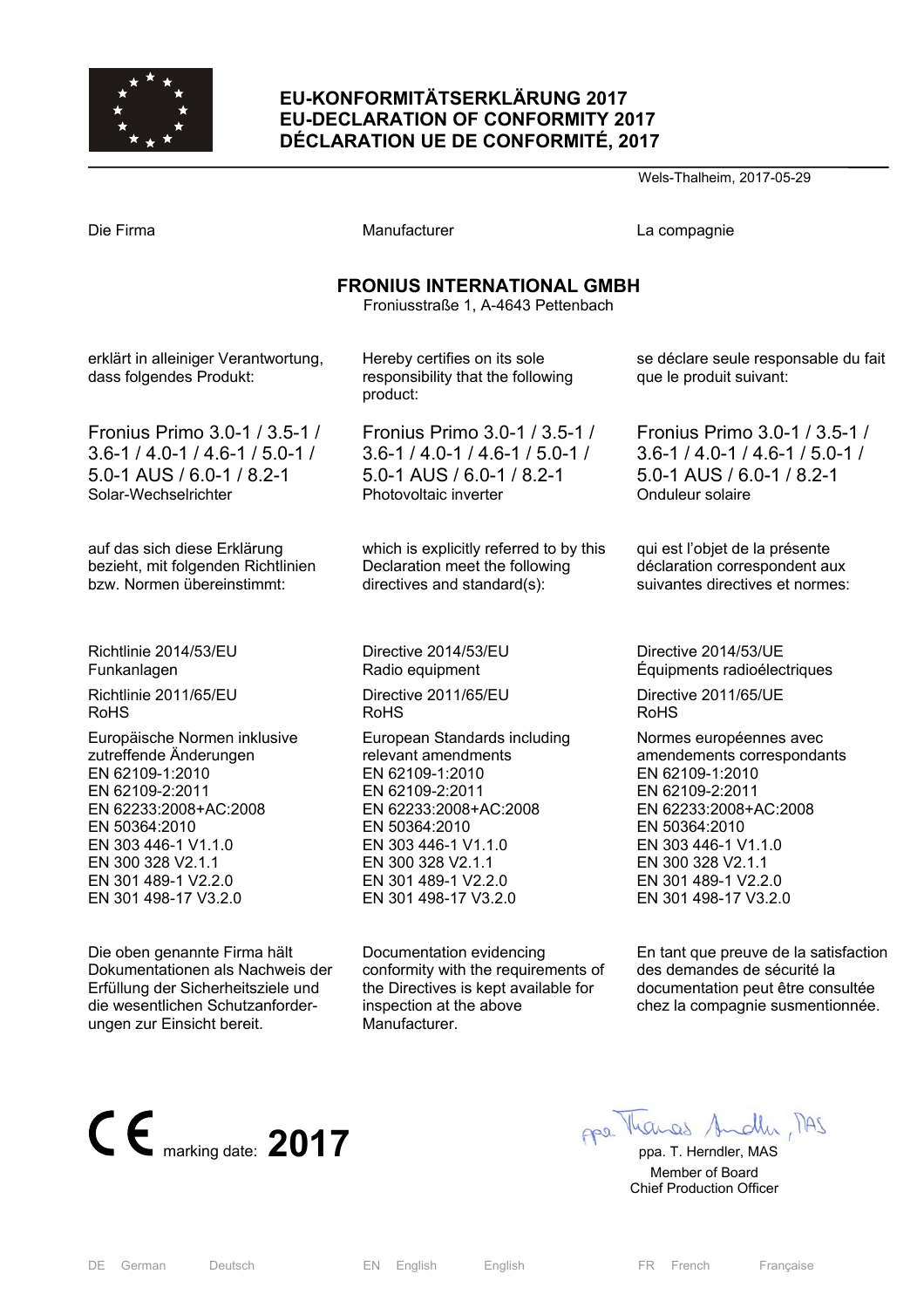

### **EU-DECLARATION OF CONFORMITY 2017 DICHIARAZIONE DI CONFORMITÀ UE, 2017 DECLARACIÓN UE DE CONFORMIDAD, 2017**

Wels-Thalheim, 2017-05-29

Manufacturer Costruttore La empresa

### **FRONIUS INTERNATIONAL GMBH**

Froniusstraße 1, A-4643 Pettenbach

Hereby certifies on its sole responsibility that the following product:

Fronius Primo 3.0-1 / 3.5-1 / 3.6-1 / 4.0-1 / 4.6-1 / 5.0-1 / 5.0-1 AUS / 6.0-1 / 8.2-1 Photovoltaic inverter

which is explicitly referred to by this Declaration meet the following directives and standard(s):

Directive 2014/53/EU Radio equipment

Directive 2011/65/EU RoHS

European Standards including relevant amendments EN 62109-1:2010 EN 62109-2:2011 EN 62233:2008+AC:2008 EN 50364:2010 EN 303 446-1 V1.1.0 EN 300 328 V2.1.1 EN 301 489-1 V2.2.0 EN 301 498-17 V3.2.0

Documentation evidencing conformity with the requirements of the Directives is kept available for inspection at the above Manufacturer.

Con la presente certifica dichiara la sua esclusiva responsabilità che il seguente prodotto:

Fronius Primo 3.0-1 / 3.5-1 / 3.6-1 / 4.0-1 / 4.6-1 / 5.0-1 / 5.0-1 AUS / 6.0-1 / 8.2-1 Inverter solare

al quale è esplicitamente riferita questa dichiarazione, è conforme alle seguente direttive e agli seguenti standard:

Direttiva 2014/53/UE Apparecchiature radio Direttiva 2011/65/UE RoHS Norme europee e rispettive modifiche EN 62109-1:2010 EN 62109-2:2011 EN 62233:2008+AC:2008 EN 50364:2010 EN 303 446-1 V1.1.0 EN 300 328 V2.1.1 EN 301 489-1 V2.2.0 EN 301 498-17 V3.2.0

La documentazione attestante la conformità alle richieste delle direttive sarà tenuta a disposizione per ispezioni presso il sopracitato costruttore.

declara bajo su exclusiva responsabilidad que el siguiente producto:

Fronius Primo 3.0-1 / 3.5-1 / 3.6-1 / 4.0-1 / 4.6-1 / 5.0-1 / 5.0-1 AUS / 6.0-1 / 8.2-1 Inversor solar

al que se refiere la presente declaración está conforme con las siguientes directivas y normas:

Directiva 2014/53/UE Equipos radioeléctricos

Directiva 2011/65/UE RoHS

Normas europeas incluidas las modificaciones correspondientes EN 62109-1:2010 EN 62109-2:2011 EN 62233:2008+AC:2008 EN 50364:2010 EN 303 446-1 V1.1.0 EN 300 328 V2.1.1 EN 301 489-1 V2.2.0 EN 301 498-17 V3.2.0

La empresa mencionada anteriormente tiene a disposición para inspección los documentos que confirman el cumplimiento de los objetivos de seguridad y los requisitos de protección esenciales.



 Member of Board Chief Production Officer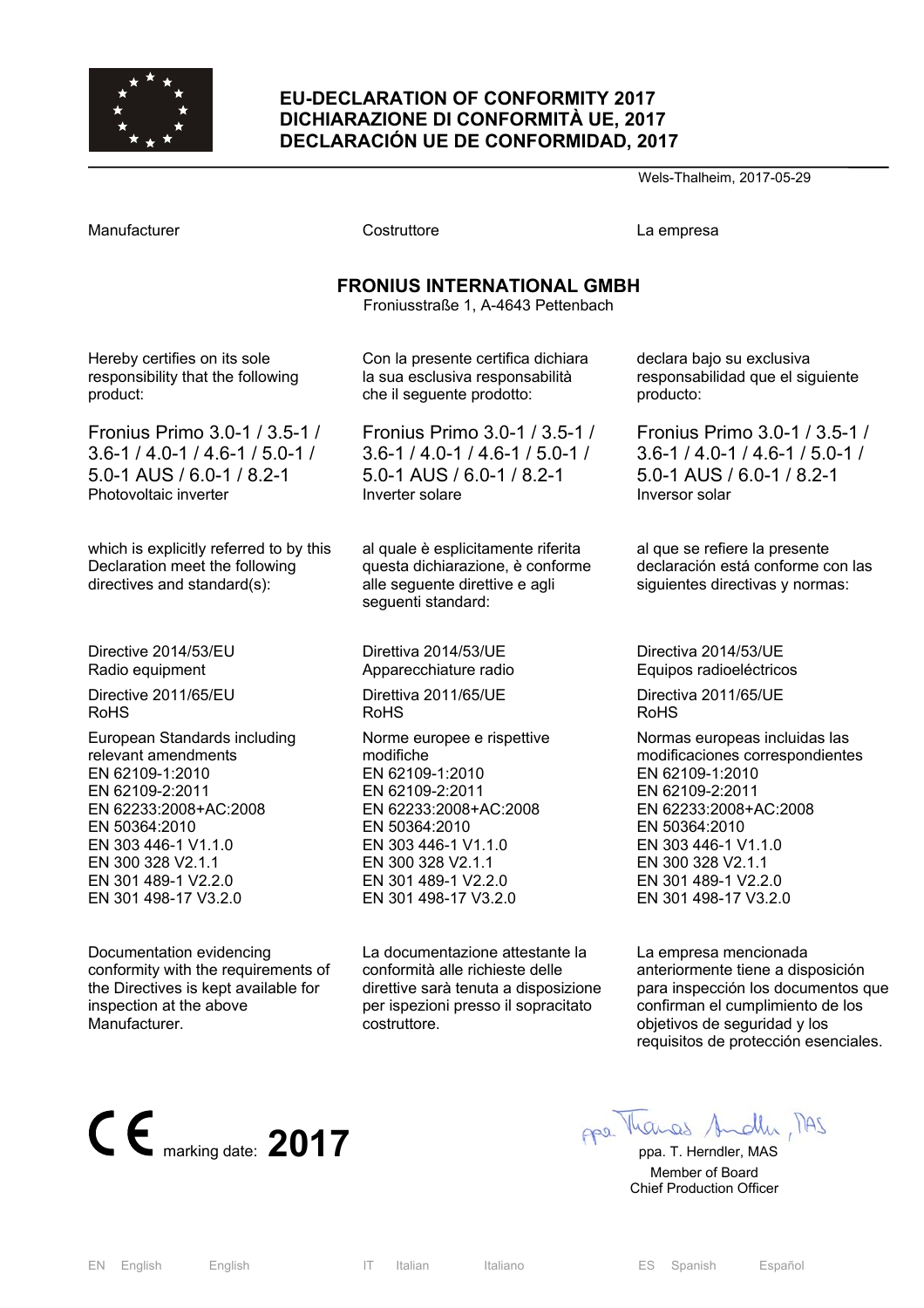

### **EU-OVERENSSTEMMELSESERKLÆRING 2017 EU-CONFORMITEITSVERKLARING 2017 DECLARAÇÃO UE DE CONFORMIDADE, 2017**

Wels-Thalheim, 2017-05-29

|                                             | <b>FRONIUS INTERNATIONAL GMBH</b><br>Froniusstraße 1, A-4643 Pettenbach  |                 |  |
|---------------------------------------------|--------------------------------------------------------------------------|-----------------|--|
| Hermed erklærer vi, at følgende<br>produkt: | verklaart in enige<br>verantwoordelijkheid, dat het<br>volgende product: | na qı<br>decla  |  |
| Fronius Primo 3.0-1 / 3.5-1 /               | Fronius Primo 3.0-1 / 3.5-1 /                                            | Fror            |  |
| $3.6 - 1 / 4.0 - 1 / 4.6 - 1 / 5.0 - 1 /$   | $3.6 - 1/4.0 - 1/4.6 - 1/5.0 - 1/$                                       | $3.6 -$         |  |
| 5.0-1 AUS / 6.0-1 / 8.2-1                   | $5.0 - 1$ AUS / 6.0 - 1 / 8.2 - 1                                        | $5.0-$          |  |
| Solcellevekselretter                        | Solar-inverter                                                           | Cony            |  |
| som denne erklæring vedrører,               | waarop deze verklaring betrekking                                        | que o           |  |
| stemmer overens med følgende                | heeft, met volgende richtlijnen resp.                                    | decla           |  |
| direktiver og standarder:                   | normen overeenstemt:                                                     | direc           |  |
| Direktiv 2014/53/EU                         | Richtlijn 2014/53/EU                                                     | Dired           |  |
| Radioudstyr                                 | Radioapparatuur                                                          | Equi            |  |
| Direktiv 2011/65/EU                         | Richtlijn 2011/65/EU                                                     | Direo           |  |
| <b>RoHS</b>                                 | <b>RoHS</b>                                                              | RoH:            |  |
| Europæiske standarder inklusive             | Europese normen incl. bijbehorende                                       | Norn            |  |
| relevante ændringer                         | wijzigingsbladen                                                         | emer            |  |
| EN 62109-1:2010                             | EN 62109-1:2010                                                          | EN <sub>6</sub> |  |
| EN 62109-2:2011                             | EN 62109-2:2011                                                          | EN 6            |  |

Virksomheden **De firma** De firma A empresa

Europæiske stan relevante ændring EN 62109-1:201 EN 62109-2:2011 EN 62233:2008+AC:2008 EN 50364:2010 EN 303 446-1 V1.1.0 EN 300 328 V2.1.1 EN 301 489-1 V2.2.0 EN 301 498-17 V3.2.0

Ovennævnte virksomhed opbevarer dokumentation som bevis for opfyldelsen af sikkerhedsmålene og de grundlæggende beskyttelseskrav, således at det er muligt at få indsigt i denne dokumentation.



 $2A1$ 

 Member of Board Chief Production Officer

EN 62233:2008+AC:2008 EN 50364:2010 EN 303 446-1 V1.1.0 EN 300 328 V2.1.1 EN 301 489-1 V2.2.0 EN 301 498-17 V3.2.0 De hierboven genoemde firma houdt

documentatie als bewijs voor de vervulling van de veiligheidsdoelen en de essentiële veiligheidseisen ter inzage gereed.

ualidade de único responsável, ara que o seguinte produto:

nius Primo 3.0-1 / 3.5-1 /  $1/4.0 - 1/4.6 - 1/5.0 - 1/$ 5.0-1 AUS / 6.0-1 / 8.2-1 versor solar

diz respeito à presente aração, cumpre as seguintes tivas e normas:

ctiva 2014/53/UE pamentos de rádio

 $ctiva 2011/65/UF$  $\mathbf{s}$ 

nas Europeias incluindo ndas aplicáveis EN 62109-1:2010 EN 62109-2:2011 EN 62233:2008+AC:2008 EN 50364:2010 EN 303 446-1 V1.1.0 EN 300 328 V2.1.1 EN 301 489-1 V2.2.0 EN 301 498-17 V3.2.0

A empresa acima mencionada mantém a documentação para consulta disponível, a título de comprovação do cumprimento dos objectivos de segurança e dos requisitos de segurança essenciais.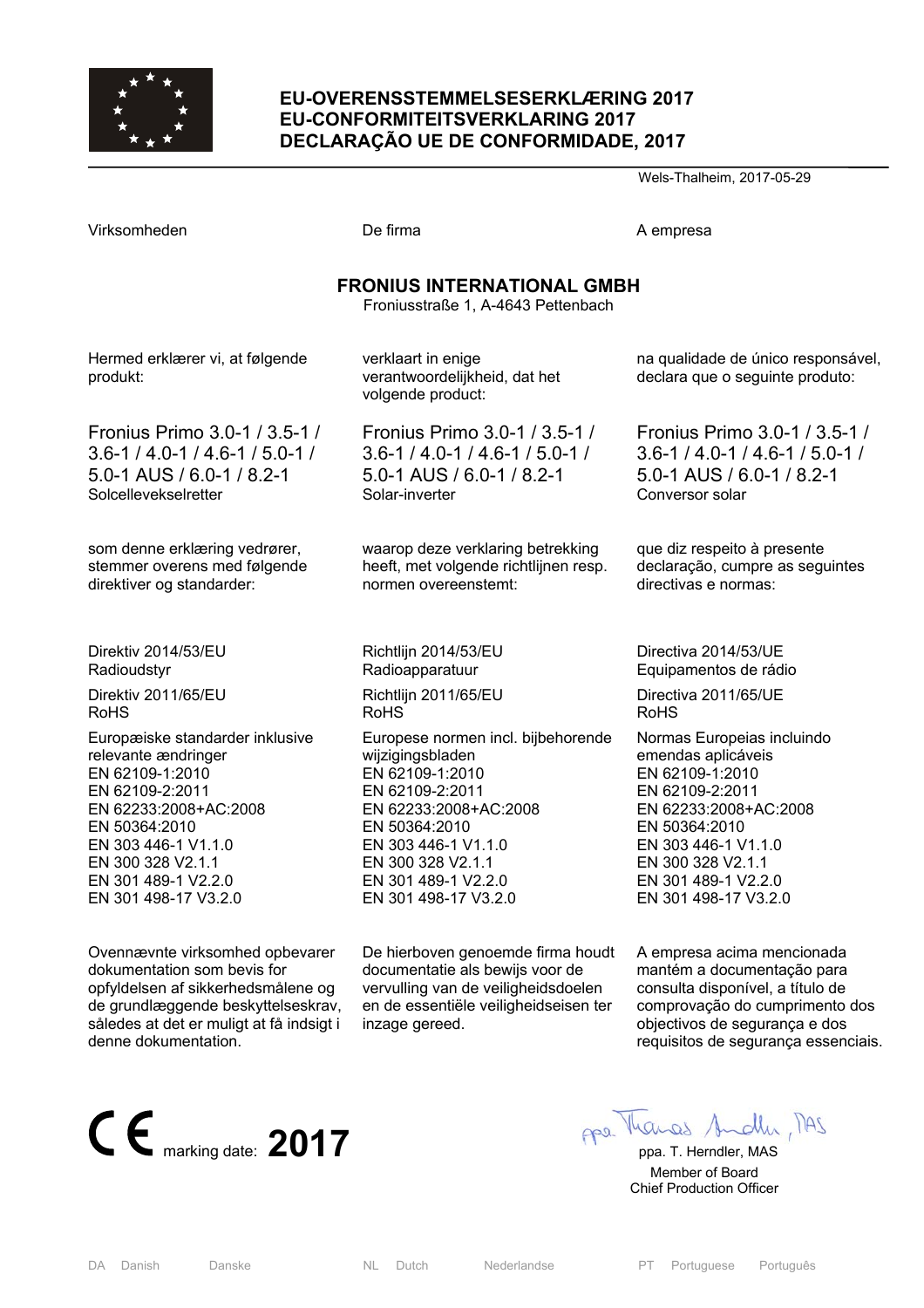

### **EU-MEGFELELŐSÉGI NYILATKOZAT 2017 EÚ VYHLÁSENIE O ZHODE 2017 EU PROHLÁŠENÍ O SHODĚ 2017**

Wels-Thalheim, 2017-05-29

A vállalat Společnost Nýrobca Společnost Společnost Společnost Společnost Společnost Společnost Společnost Společnost Společnost Společnost Společnost Společnost Společnost Společnost Společnost Společnost Společnost Spole

### **FRONIUS INTERNATIONAL GMBH**

Froniusstraße 1, A-4643 Pettenbach

a saját kizárólagos felelősségére nyilatkozza, hogy a következő termék:

Fronius Primo 3.0-1 / 3.5-1 / 3.6-1 / 4.0-1 / 4.6-1 / 5.0-1 / 5.0-1 AUS / 6.0-1 / 8.2-1 Szolár inverter

a saját kizárólagos felelősségére nyilatkozza, hogy a következő termék:

2014/53/EU irányelv Rádióberendezések

2011/65/EU irányelv RoHS

az európai szabványoknak, beleértve a változtatásokat is EN 62109-1:2010 EN 62109-2:2011 EN 62233:2008+AC:2008 EN 50364:2010 EN 303 446-1 V1.1.0 EN 300 328 V2.1.1 EN 301 489-1 V2.2.0 EN 301 498-17 V3.2.0

A fent említett vállalat a dokumentációkat betekintés céljára készenlétben tartja, a biztonsági célkitűzések teljesítésének és a lényeges biztonsági követelmények teljesítésének a bizonyítására.

prehlasuje na vlastnú zodpovednosť, že následujúcí výrobok:

Fronius Primo 3.0-1 / 3.5-1 / 3.6-1 / 4.0-1 / 4.6-1 / 5.0-1 / 5.0-1 AUS / 6.0-1 / 8.2-1 Fotovoltaický invertor

na ktorý sa toto prehlasenie o shode vzťahuje, zodpovedá následujúcím predpisom a normam:

Smernica 2014/53/EÚ Rádiových zariadení Smernica 2011/65/EÚ RoHS Európske normy vrátane príslušných zmien EN 62109-1:2010 EN 62109-2:2011 EN 62233:2008+AC:2008 EN 50364:2010 EN 303 446-1 V1.1.0 EN 300 328 V2.1.1 EN 301 489-1 V2.2.0 EN 301 498-17 V3.2.0

Výššie uvedená firma udržuje technickú dokumentáciu ako dókaz naplňovánia bezpečnostných a ochranných požiadaviek a je pripravená predložit ju k nahliadnutiu.

prohlašuje s výhradní zodpovědností, že následující výrobek:

Fronius Primo 3.0-1 / 3.5-1 / 3.6-1 / 4.0-1 / 4.6-1 / 5.0-1 / 5.0-1 AUS / 6.0-1 / 8.2-1 Solární střídač

na který se toto prohlášení vztahuje, odpovídá následujícím směrnicím, resp. normám:

Směrnice 2014/53/EU Rádiových zařízení

Směrnice 2011/65/EU RoHS

Evropské normy včetně případných změn EN 62109-1:2010 EN 62109-2:2011 EN 62233:2008+AC:2008 EN 50364:2010 EN 303 446-1 V1.1.0 EN 300 328 V2.1.1 EN 301 489-1 V2.2.0 EN 301 498-17 V3.2.0

Výše uvedená společnost uchovává dokumentaci k nahlédnutí jako důkaz splnění bezpečnostních cílů a podstatných ochranných opatření.



 Member of Board Chief Production Officer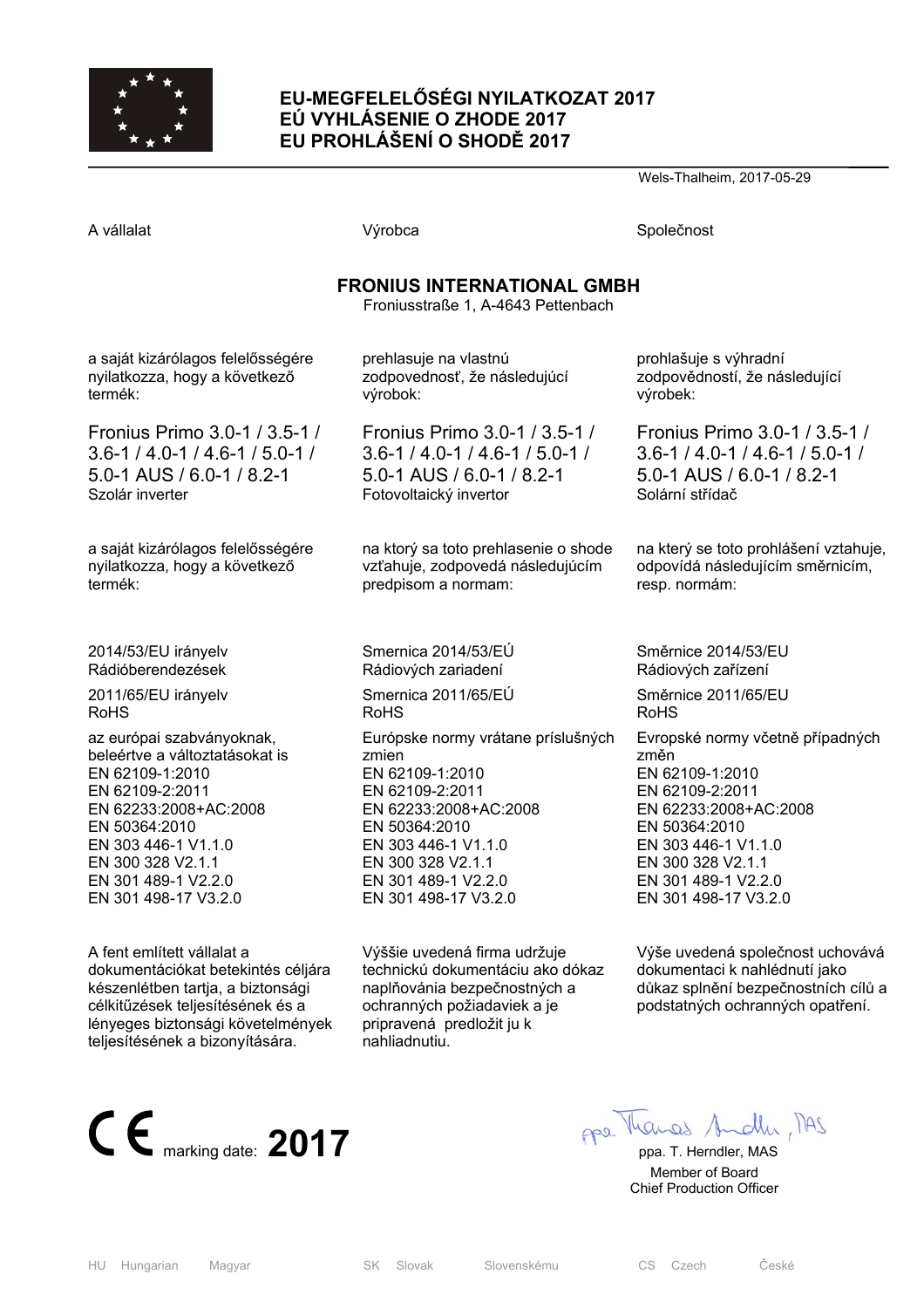

# **EU-KONFORMITÄTSERKLÄRUNG 2017 AB UYGUNLUK BEYANI 2017 DEKLARACJA ZGODNOŚCI UE 2017**

Wels-Thalheim, 2017-05-29

| Die Firma                                                                                        | Üretici firma                                                                              | Firma                                                                                                   |  |
|--------------------------------------------------------------------------------------------------|--------------------------------------------------------------------------------------------|---------------------------------------------------------------------------------------------------------|--|
| <b>FRONIUS INTERNATIONAL GMBH</b><br>Froniusstraße 1, A-4643 Pettenbach                          |                                                                                            |                                                                                                         |  |
| erklärt in alleiniger Verantwortung,<br>dass folgendes Produkt:                                  | işbu belgede aşağıdaki ürünün<br>kendi sorumluluğunda olduğunu<br>onaylar:                 | oświadcza na własną<br>odpowiedzialność, że następujący<br>produkt:                                     |  |
| Fronius Primo 3.0-1 / 3.5-1 /                                                                    | Fronius Primo 3.0-1 / 3.5-1 /                                                              | Fronius Primo 3.0-1 / 3.5-1 /                                                                           |  |
| $3.6 - 1 / 4.0 - 1 / 4.6 - 1 / 5.0 - 1 /$                                                        | $3.6 - 1 / 4.0 - 1 / 4.6 - 1 / 5.0 - 1 /$                                                  | $3.6 - 1 / 4.0 - 1 / 4.6 - 1 / 5.0 - 1 /$                                                               |  |
| 5.0-1 AUS / 6.0-1 / 8.2-1                                                                        | 5.0-1 AUS / 6.0-1 / 8.2-1                                                                  | 5.0-1 AUS / 6.0-1 / 8.2-1                                                                               |  |
| Solar-Wechselrichter                                                                             | Solar inverter                                                                             | Falownik solarny                                                                                        |  |
| auf das sich diese Erklärung<br>bezieht, mit folgenden Richtlinien<br>bzw. Normen übereinstimmt: | bu beyan ile ilişkili olarak, aşağıdaki<br>yönetmelikleri veya normları yerine<br>getirir: | do którego odnosi się niniejsza<br>deklaracja, jest zgodny z<br>następującymi dyrektywami i<br>normami: |  |
| Richtlinie 2014/53/EU                                                                            | 2014/53/EC sayılı yönetmelik                                                               | Dyrektywa 2014/53/UE                                                                                    |  |
| Funkanlagen                                                                                      | Telsiz cihazları                                                                           | Urządzeń radiowych                                                                                      |  |
| Richtlinie 2011/65/EU                                                                            | 2011/65/EG sayılı yönetmelik                                                               | Dyrektywa 2011/65/UE                                                                                    |  |
| <b>RoHS</b>                                                                                      | <b>RoHS</b>                                                                                | <b>RoHS</b>                                                                                             |  |
| Europäische Normen inklusive                                                                     | İlgili değişiklikleri içeren Avrupa                                                        | Normy europejskie łącznie z                                                                             |  |
| zutreffende Änderungen                                                                           | normları                                                                                   | odpowiednimi zmianami                                                                                   |  |
| EN 62109-1:2010                                                                                  | EN 62109-1:2010                                                                            | EN 62109-1:2010                                                                                         |  |
| EN 62109-2:2011                                                                                  | EN 62109-2:2011                                                                            | EN 62109-2:2011                                                                                         |  |
| EN 62233:2008+AC:2008                                                                            | EN 62233:2008+AC:2008                                                                      | EN 62233:2008+AC:2008                                                                                   |  |
| EN 50364:2010                                                                                    | EN 50364:2010                                                                              | EN 50364:2010                                                                                           |  |
| EN 303 446-1 V1.1.0                                                                              | EN 303 446-1 V1.1.0                                                                        | EN 303 446-1 V1.1.0                                                                                     |  |
| EN 300 328 V2.1.1                                                                                | EN 300 328 V2.1.1                                                                          | EN 300 328 V2.1.1                                                                                       |  |
| EN 301 489-1 V2.2.0                                                                              | EN 301 489-1 V2.2.0                                                                        | EN 301 489-1 V2.2.0                                                                                     |  |
| EN 301 498-17 V3.2.0                                                                             | EN 301 498-17 V3.2.0                                                                       | EN 301 498-17 V3.2.0                                                                                    |  |
| Die oben genannte Firma hält                                                                     | Yukarıda adı geçen üretici firma                                                           | Wyżej wymieniona firma jest w                                                                           |  |
| Dokumentationen als Nachweis der                                                                 | dokümanları güvenlik hedeflerini                                                           | posiadaniu dokumentacji, stanowiąc                                                                      |  |
| Erfüllung der Sicherheitsziele und                                                               | yerine getirme kanıtı olarak ve                                                            | świadectwo spełnienia norm                                                                              |  |

Erfüllung der Sicherheitsziele und die wesentlichen Schutzanforderungen zur Einsicht bereit.



posiadaniu dokumentacji, stanowiącej świadectwo spełnienia norm bezpieczeństwa i zapewnienia wymaganego poziomu zabezpieczeń, i udostępnia ją na żądanie.



 Member of Board Chief Production Officer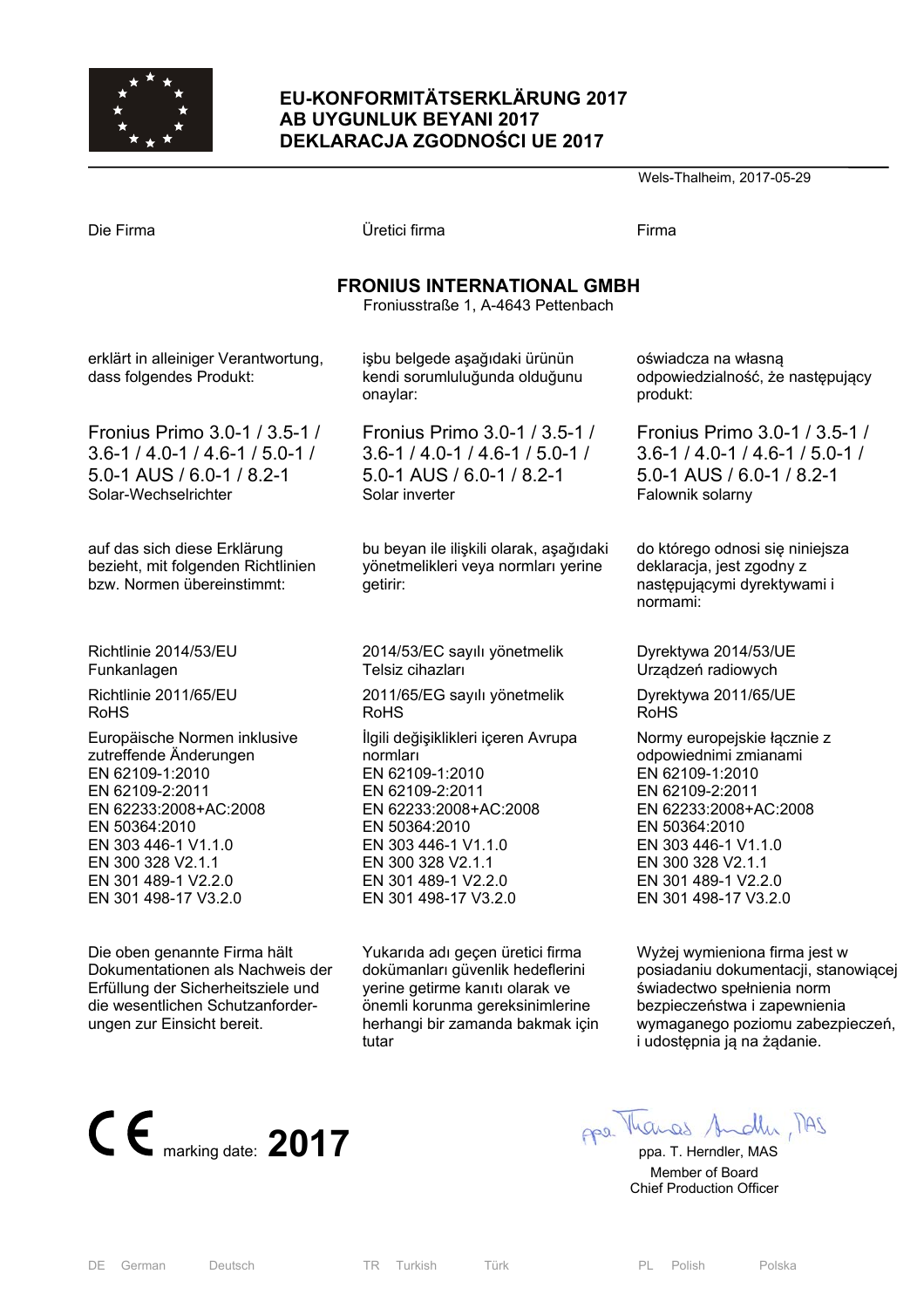

### **EU-DECLARATION OF CONFORMITY 2017 ∆ΗΛΩΣΗ ΣΥΜΜΟΡΦΩΣΗΣ ΕΕ 2017 ЕС-ДЕКЛАРАЦИЯ ЗА СЪОТВЕТСТВИЕ 2017**

Wels-Thalheim, 2017-05-29

| Manufacturer                                                                                                                                                                                                                   | Η εταιρεία                                                                                                                                                                                                                | Фирма                                                                                                                                                                                                                     |  |
|--------------------------------------------------------------------------------------------------------------------------------------------------------------------------------------------------------------------------------|---------------------------------------------------------------------------------------------------------------------------------------------------------------------------------------------------------------------------|---------------------------------------------------------------------------------------------------------------------------------------------------------------------------------------------------------------------------|--|
| <b>FRONIUS INTERNATIONAL GMBH</b><br>Froniusstraße 1, A-4643 Pettenbach                                                                                                                                                        |                                                                                                                                                                                                                           |                                                                                                                                                                                                                           |  |
| Hereby certifies on its sole<br>responsibility that the following<br>product:                                                                                                                                                  | δηλώνει με αποκλειστική ευθύνη ότι<br>το κάτωθι προϊόν:                                                                                                                                                                   | на своя собствена отговорност<br>декларира, че следният продукт:                                                                                                                                                          |  |
| Fronius Primo 3.0-1 / 3.5-1 /<br>$3.6 - 1 / 4.0 - 1 / 4.6 - 1 / 5.0 - 1 /$<br>5.0-1 AUS / 6.0-1 / 8.2-1<br>Photovoltaic inverter                                                                                               | Fronius Primo 3.0-1 / 3.5-1 /<br>$3.6 - 1 / 4.0 - 1 / 4.6 - 1 / 5.0 - 1 /$<br>5.0-1 AUS / 6.0-1 / 8.2-1<br>Ηλιακός μετατροπέας                                                                                            | Fronius Primo 3.0-1 / 3.5-1 /<br>$3.6 - 1 / 4.0 - 1 / 4.6 - 1 / 5.0 - 1 /$<br>5.0-1 AUS / 6.0-1 / 8.2-1<br>Соларен преобразувател                                                                                         |  |
| which is explicitly referred to by this<br>Declaration meet the following<br>directives and standard(s):                                                                                                                       | στο οποίο αναφέρεται η παρούσα<br>δήλωση, συμμορφώνεται με τις<br>ακόλουθες οδηγίες και πρότυπα:                                                                                                                          | за който се отнася тази<br>декларация, съответства на<br>следните директиви, респ.<br>стандарти:                                                                                                                          |  |
| Directive 2014/53/EU<br>Radio equipment                                                                                                                                                                                        | Οδηγία 2014/53/ΕΕ<br>Ραδιοεξοπλισμού                                                                                                                                                                                      | Директива 2014/53/ЕС<br>Радиосъоръжения                                                                                                                                                                                   |  |
| Directive 2011/65/EU<br><b>RoHS</b>                                                                                                                                                                                            | Οδηγία 2011/65/ΕΕ<br><b>RoHS</b>                                                                                                                                                                                          | Директива 2011/65/ЕС<br><b>RoHS</b>                                                                                                                                                                                       |  |
| European Standards including<br>relevant amendments<br>EN 62109-1:2010<br>EN 62109-2:2011<br>EN 62233:2008+AC:2008<br>EN 50364:2010<br>EN 303 446-1 V1.1.0<br>EN 300 328 V2.1.1<br>EN 301 489-1 V2.2.0<br>EN 301 498-17 V3.2.0 | Ευρωπαϊκά πρότυπα συμπ. τυχόν<br>τροποποιήσεων<br>EN 62109-1:2010<br>EN 62109-2:2011<br>EN 62233:2008+AC:2008<br>EN 50364:2010<br>EN 303 446-1 V1.1.0<br>EN 300 328 V2.1.1<br>EN 301 489-1 V2.2.0<br>EN 301 498-17 V3.2.0 | Европейски норми вкл.<br>съответните изменения<br>EN 62109-1:2010<br>EN 62109-2:2011<br>EN 62233:2008+AC:2008<br>EN 50364:2010<br>EN 303 446-1 V1.1.0<br>EN 300 328 V2.1.1<br>EN 301 489-1 V2.2.0<br>EN 301 498-17 V3.2.0 |  |
| Documentation evidencing<br>conformity with the requirements of<br>the Directives is kept available for<br>inspection at the above<br>Manufacturer.                                                                            | Η ως άνω αναφερόμενη εταιρεία<br>διατηρεί σε ετοιμότητα για έλεγχο τις<br>τεκμηριώσεις ως απόδειξη της<br>εκπλήρωσης των στόχων ασφαλείας<br>και των ουσιωδών<br>απαιτήσεωνπροστασίας.                                    | Гореспоменатата фирма може да<br>предостави за справка документи<br>като доказателство за<br>покриването на нормите за<br>безопасност и съществените<br>изисквания за безопасност.                                        |  |



 Member of Board Chief Production Officer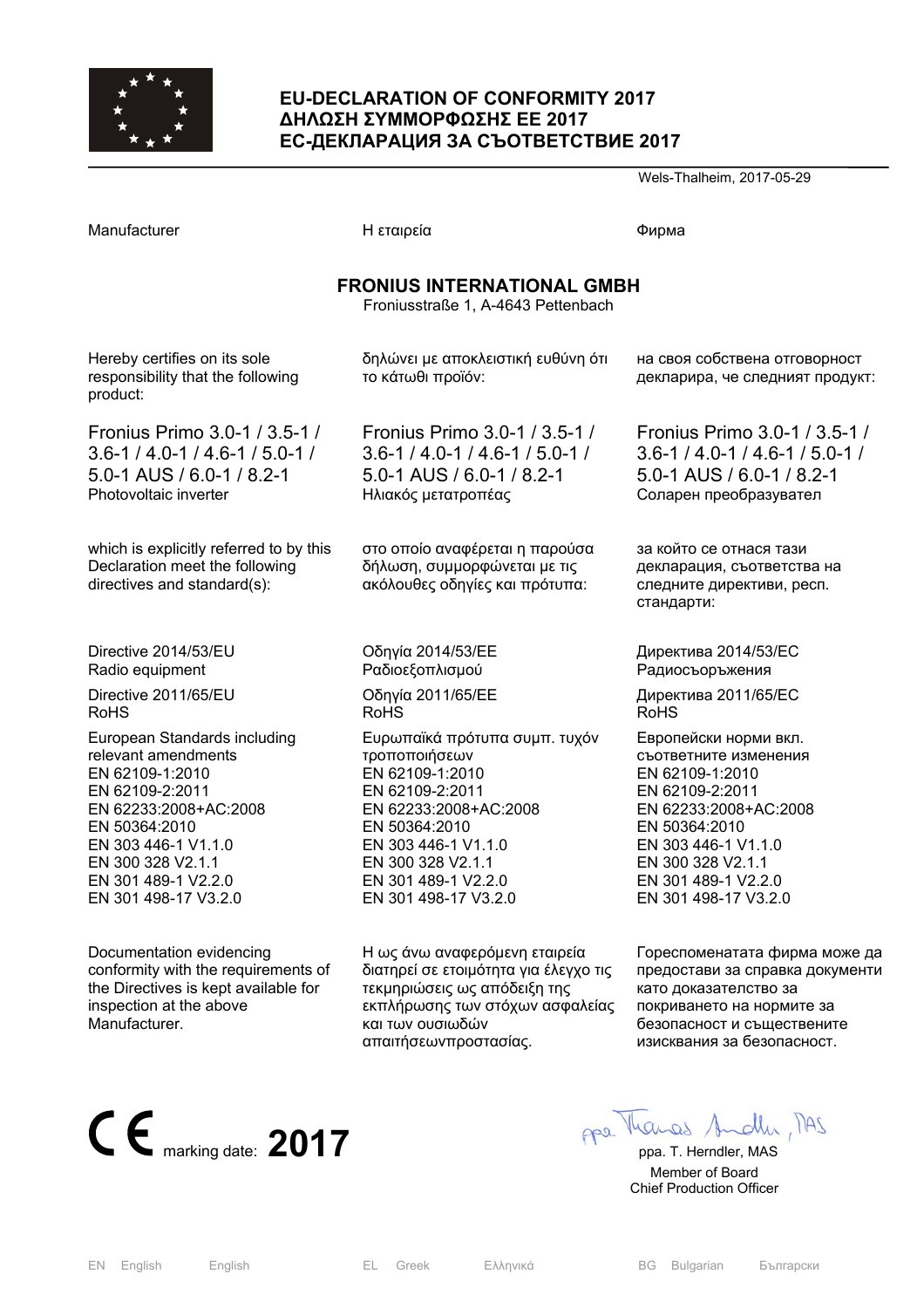

### **EU-DECLARATION OF CONFORMITY 2017 ES ATITIKTIES DEKLARACIJA 2017 ES ATBILSTĪBAS DEKLARĀCIJA 2017**

Wels-Thalheim, 2017-05-29

| Manufacturer                                                                                             | Bendrovė                                                             | <b>Uzņēmums</b>                                                                  |  |
|----------------------------------------------------------------------------------------------------------|----------------------------------------------------------------------|----------------------------------------------------------------------------------|--|
| <b>FRONIUS INTERNATIONAL GMBH</b><br>Froniusstraße 1, A-4643 Pettenbach                                  |                                                                      |                                                                                  |  |
| Hereby certifies on its sole<br>responsibility that the following<br>product:                            | prisiimdama visą atsakomybę<br>pareiškia, kad šis produktas:         | ar pilnu atbildību deklarē, ka<br>turpmāk nosauktais produkts:                   |  |
| Fronius Primo 3.0-1 / 3.5-1 /                                                                            | Fronius Primo 3.0-1 / 3.5-1 /                                        | Fronius Primo 3.0-1 / 3.5-1 /                                                    |  |
| $3.6 - 1 / 4.0 - 1 / 4.6 - 1 / 5.0 - 1 /$                                                                | $3.6 - 1 / 4.0 - 1 / 4.6 - 1 / 5.0 - 1 /$                            | $3.6 - 1 / 4.0 - 1 / 4.6 - 1 / 5.0 - 1 /$                                        |  |
| 5.0-1 AUS / 6.0-1 / 8.2-1                                                                                | 5.0-1 AUS / 6.0-1 / 8.2-1                                            | 5.0-1 AUS / 6.0-1 / 8.2-1                                                        |  |
| Photovoltaic inverter                                                                                    | Saules energijos inverteris                                          | Solārais sprieguma invertors                                                     |  |
| which is explicitly referred to by this<br>Declaration meet the following<br>directives and standard(s): | kuriam skirta ši deklaracija, atitinka<br>šias normas ir standartus: | uz kuru attiecas šī deklarācija,<br>atbilst šādām direktīvām vai<br>standartiem: |  |
| Directive 2014/53/EU                                                                                     | Direktyva 2014/53/ES radijo                                          | Direktīvā 2014/53/ES radioiekārtu                                                |  |
| Radio equipment                                                                                          | jrenginių                                                            | tirgū                                                                            |  |
| Directive 2011/65/EU                                                                                     | Direktyva 2011/65/ES                                                 | Direktīvā 2011/65/ES                                                             |  |
| <b>RoHS</b>                                                                                              | <b>RoHS</b>                                                          | RoHS                                                                             |  |
| European Standards including                                                                             | Europos standartai su atitinkamais                                   | Eiropas standarti, ieskaitot                                                     |  |
| relevant amendments                                                                                      | pakeitimais                                                          | attiecīgos grozījumus                                                            |  |
| EN 62109-1:2010                                                                                          | EN 62109-1:2010                                                      | EN 62109-1:2010                                                                  |  |
| EN 62109-2:2011                                                                                          | EN 62109-2:2011                                                      | EN 62109-2:2011                                                                  |  |
| EN 62233:2008+AC:2008                                                                                    | EN 62233:2008+AC:2008                                                | EN 62233:2008+AC:2008                                                            |  |
| EN 50364:2010                                                                                            | EN 50364:2010                                                        | EN 50364:2010                                                                    |  |
| EN 303 446-1 V1.1.0                                                                                      | EN 303 446-1 V1.1.0                                                  | EN 303 446-1 V1.1.0                                                              |  |
| EN 300 328 V2.1.1                                                                                        | EN 300 328 V2.1.1                                                    | EN 300 328 V2.1.1                                                                |  |
| EN 301 489-1 V2.2.0                                                                                      | EN 301 489-1 V2.2.0                                                  | EN 301 489-1 V2.2.0                                                              |  |
| EN 301 498-17 V3.2.0                                                                                     | EN 301 498-17 V3.2.0                                                 | EN 301 498-17 V3.2.0                                                             |  |
| Documentation evidencing                                                                                 | Pirmiau minėta bendrovė gali bet                                     | Augstāk minētais uzņēmums                                                        |  |
| conformity with the requirements of                                                                      | kada pateikti dokumentus,                                            | saglabā dokumentāciju kā                                                         |  |
| the Directives is kept available for                                                                     | įrodančius, kas laikomasi saugos                                     | apliecinājumu, ka ir izpildīti drošības                                          |  |
| inspection at the above                                                                                  | tiksly ir esminių saugosreikalavimų.                                 | mērķi un galvenās prasības par                                                   |  |



aizsardzību.

 Member of Board Chief Production Officer

Manufacturer.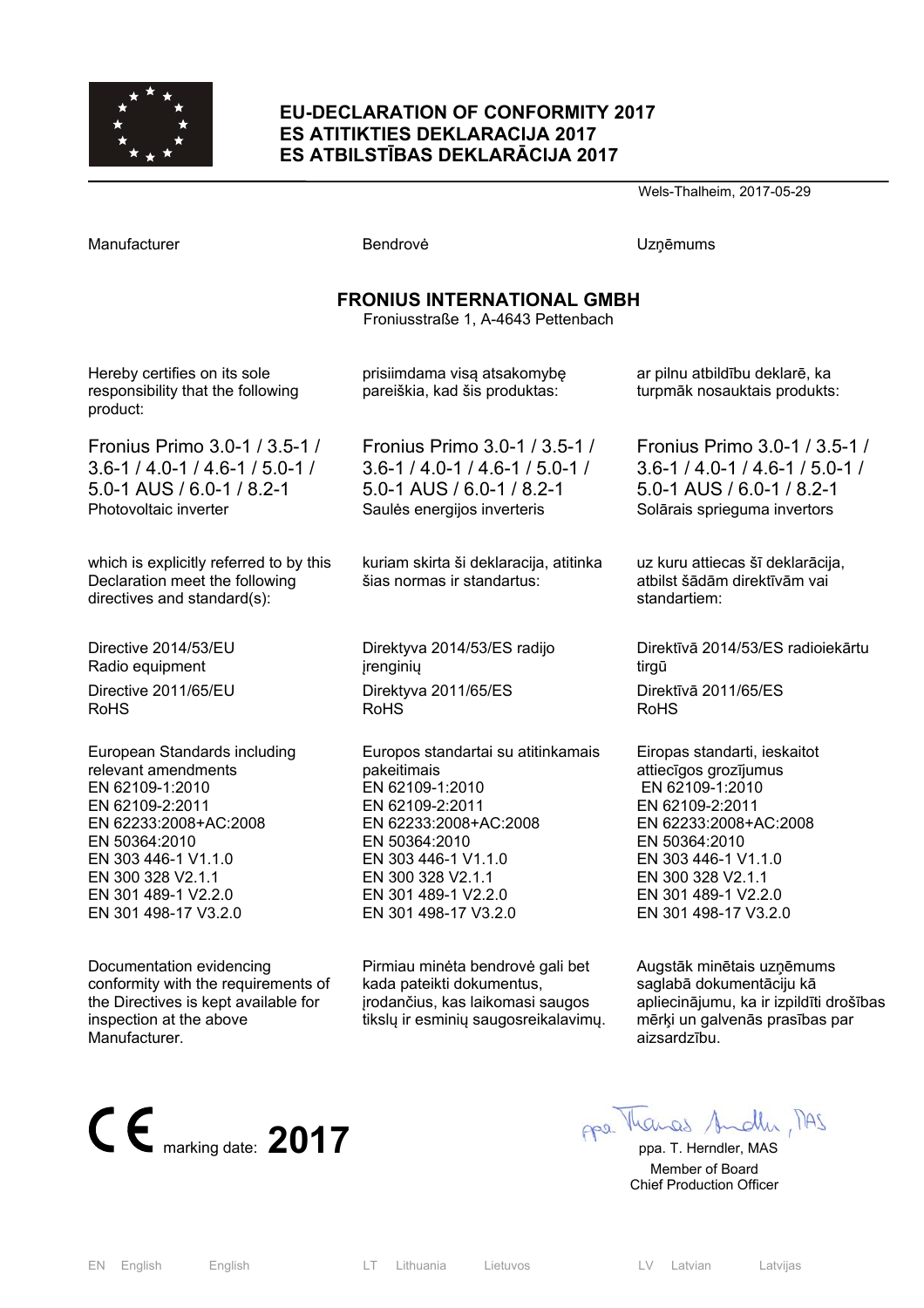

# **EU-KONFORMITÄTSERKLÄRUNG 2017 DECLARAŢIE DE CONFORMITATE CE 2017 IZJAVA O SKLADNOSTI 2017**

Wels-Thalheim, 2017-05-29

| Die Firma                                                               | Firma                                     | Podjetje                                  |  |
|-------------------------------------------------------------------------|-------------------------------------------|-------------------------------------------|--|
| <b>FRONIUS INTERNATIONAL GMBH</b><br>Froniusstraße 1, A-4643 Pettenbach |                                           |                                           |  |
| erklärt in alleiniger Verantwortung,                                    | declară pe proprie răspundere că          | z izključno lastno odgovornostjo          |  |
| dass folgendes Produkt:                                                 | următorul produs:                         | izjavlja, da naslednji izdelek:           |  |
| Fronius Primo 3.0-1 / 3.5-1 /                                           | Fronius Primo 3.0-1 / 3.5-1 /             | Fronius Primo 3.0-1 / 3.5-1 /             |  |
| $3.6 - 1 / 4.0 - 1 / 4.6 - 1 / 5.0 - 1 /$                               | $3.6 - 1 / 4.0 - 1 / 4.6 - 1 / 5.0 - 1 /$ | $3.6 - 1 / 4.0 - 1 / 4.6 - 1 / 5.0 - 1 /$ |  |
| 5.0-1 AUS / 6.0-1 / 8.2-1                                               | 5.0-1 AUS / 6.0-1 / 8.2-1                 | $5.0 - 1$ AUS / 6.0 - 1 / 8.2 - 1         |  |
| Solar-Wechselrichter                                                    | invertor solar                            | Solarni pretvornik                        |  |
| auf das sich diese Erklärung                                            | la care se referă prezenta                | na katerega se nanaša ta razlaga,         |  |
| bezieht, mit folgenden Richtlinien                                      | declarație, este în conformitate cu       | ustreza naslednjim smernicam oz.          |  |
| bzw. Normen übereinstimmt:                                              | directivele și normele de mai jos:        | normam:                                   |  |
| Richtlinie 2014/53/EU                                                   | Directiva 2014/53/EU                      | Direktiva 2014/53/EU radijske             |  |
| Funkanlagen                                                             | echipamentelor radio                      | opreme                                    |  |
| Richtlinie 2011/65/EU                                                   | Directiva 2011/65/EU                      | Direktiva 2011/65/EU                      |  |
| <b>RoHS</b>                                                             | <b>RoHS</b>                               | <b>RoHS</b>                               |  |
| Europäische Normen inklusive                                            | Norme europene inclusiv                   | Evropske norme vključno z                 |  |
| zutreffende Änderungen                                                  | modificările aferente                     | zadevnimi spremembami EN 62109-           |  |
| EN 62109-1:2010                                                         | EN 62109-1:2010                           | 1:2010                                    |  |
| EN 62109-2:2011                                                         | EN 62109-2:2011                           | EN 62109-2:2011                           |  |
| EN 62233:2008+AC:2008                                                   | EN 62233:2008+AC:2008                     | EN 62233:2008+AC:2008                     |  |
| EN 50364:2010                                                           | EN 50364:2010                             | EN 50364:2010                             |  |
| EN 303 446-1 V1.1.0                                                     | EN 303 446-1 V1.1.0                       | EN 303 446-1 V1.1.0                       |  |
| EN 300 328 V2.1.1                                                       | EN 300 328 V2.1.1                         | EN 300 328 V2.1.1                         |  |
| EN 301 489-1 V2.2.0                                                     | EN 301 489-1 V2.2.0                       | EN 301 489-1 V2.2.0                       |  |
| EN 301 498-17 V3.2.0                                                    | EN 301 498-17 V3.2.0                      | EN 301 498-17 V3.2.0                      |  |
| Die oben genannte Firma hält                                            | Firma numită mai sus păstrează            | Zgoraj navedeno podjetje ima za           |  |
| Dokumentationen als Nachweis der                                        | documentația necesară ca dovadă a         | vpogled na voljo dokumentacije kot        |  |
| Erfüllung der Sicherheitsziele und                                      | îndeplinirii obiectivelor de securitate   | dokazilo izpolnjevanja varnostnih         |  |
| die wesentlichen Schutzanforder-                                        | și a cerințelor de protecție specifice,   | ciljev in bistvenih zahtev v zvezi z      |  |
| ungen zur Einsicht bereit.                                              | pentru a putea fi consultată.             | zaščito.                                  |  |



 Member of Board Chief Production Officer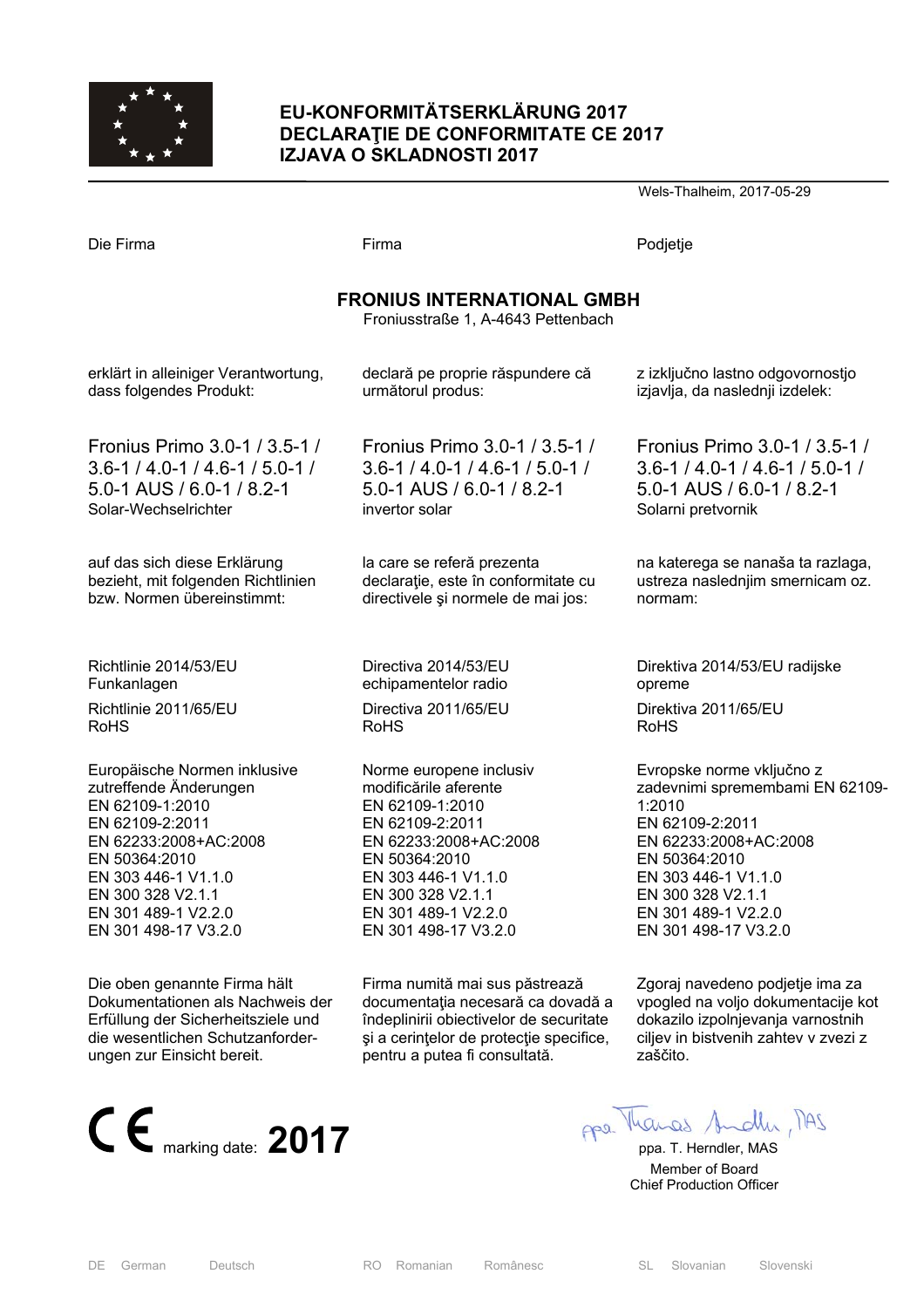

### **EU-DECLARATION OF CONFORMITY 2017 EU-KONFORMITETSFÖRSÄKRAN 2017 EU-VAATIMUSTENMUKAISUUSVAKUUTUS 2017**

Wels-Thalheim, 2017-05-29

| Manufacturer                                                                                                                                                                                                                   | Företaget                                                                                                                                                                                                                | Yritys                                                                                                                                                                                                                                                  |  |
|--------------------------------------------------------------------------------------------------------------------------------------------------------------------------------------------------------------------------------|--------------------------------------------------------------------------------------------------------------------------------------------------------------------------------------------------------------------------|---------------------------------------------------------------------------------------------------------------------------------------------------------------------------------------------------------------------------------------------------------|--|
| <b>FRONIUS INTERNATIONAL GMBH</b><br>Froniusstraße 1, A-4643 Pettenbach                                                                                                                                                        |                                                                                                                                                                                                                          |                                                                                                                                                                                                                                                         |  |
| Hereby certifies on its sole<br>responsibility that the following<br>product:                                                                                                                                                  | intygar härmed att följande produkt:                                                                                                                                                                                     | ilmoittaa yksinomaisella vastuulla,<br>että seuraava tuote:                                                                                                                                                                                             |  |
| Fronius Primo 3.0-1 / 3.5-1 /                                                                                                                                                                                                  | Fronius Primo 3.0-1 / 3.5-1 /                                                                                                                                                                                            | Fronius Primo 3.0-1 / 3.5-1 /                                                                                                                                                                                                                           |  |
| $3.6 - 1 / 4.0 - 1 / 4.6 - 1 / 5.0 - 1 /$                                                                                                                                                                                      | $3.6 - 1 / 4.0 - 1 / 4.6 - 1 / 5.0 - 1 /$                                                                                                                                                                                | $3.6 - 1 / 4.0 - 1 / 4.6 - 1 / 5.0 - 1 /$                                                                                                                                                                                                               |  |
| 5.0-1 AUS / 6.0-1 / 8.2-1                                                                                                                                                                                                      | 5.0-1 AUS / 6.0-1 / 8.2-1                                                                                                                                                                                                | 5.0-1 AUS / 6.0-1 / 8.2-1                                                                                                                                                                                                                               |  |
| Photovoltaic inverter                                                                                                                                                                                                          | Solcellsväxelriktare                                                                                                                                                                                                     | Aurinkoinvertteri                                                                                                                                                                                                                                       |  |
| which is explicitly referred to by this                                                                                                                                                                                        | som den här överenskommelsen                                                                                                                                                                                             | johon tämä vakuutus viittaa, on                                                                                                                                                                                                                         |  |
| Declaration meet the following                                                                                                                                                                                                 | avser, överensstämmer med                                                                                                                                                                                                | seuraavien direktiivien tai                                                                                                                                                                                                                             |  |
| directives and standard(s):                                                                                                                                                                                                    | följande direktiv respektive normer:                                                                                                                                                                                     | standardien mukainen:                                                                                                                                                                                                                                   |  |
| Directive 2014/53/EU                                                                                                                                                                                                           | Direktiv 2014/53/EU                                                                                                                                                                                                      | Direktiivin 2014/53/EU                                                                                                                                                                                                                                  |  |
| Radio equipment                                                                                                                                                                                                                | Radioutrustning                                                                                                                                                                                                          | radiolaitteiden                                                                                                                                                                                                                                         |  |
| Directive 2011/65/EU                                                                                                                                                                                                           | Direktiv 2011/65/EU                                                                                                                                                                                                      | Direktiivin 2011/65/EU                                                                                                                                                                                                                                  |  |
| <b>RoHS</b>                                                                                                                                                                                                                    | <b>RoHS</b>                                                                                                                                                                                                              | <b>RoHS</b>                                                                                                                                                                                                                                             |  |
| European Standards including<br>relevant amendments<br>EN 62109-1:2010<br>EN 62109-2:2011<br>EN 62233:2008+AC:2008<br>EN 50364:2010<br>EN 303 446-1 V1.1.0<br>EN 300 328 V2.1.1<br>EN 301 489-1 V2.2.0<br>EN 301 498-17 V3.2.0 | Europeiska normer, med relevanta<br>ändringar<br>EN 62109-1:2010<br>EN 62109-2:2011<br>EN 62233:2008+AC:2008<br>EN 50364:2010<br>EN 303 446-1 V1.1.0<br>EN 300 328 V2.1.1<br>EN 301 489-1 V2.2.0<br>EN 301 498-17 V3.2.0 | Eurooppalaiset standardit<br>asianmukaiset muutokset mukaan<br><b>lukien</b><br>EN 62109-1:2010<br>EN 62109-2:2011<br>EN 62233:2008+AC:2008<br>EN 50364:2010<br>EN 303 446-1 V1.1.0<br>EN 300 328 V2.1.1<br>EN 301 489-1 V2.2.0<br>EN 301 498-17 V3.2.0 |  |
| Documentation evidencing                                                                                                                                                                                                       | Det ovan nämnda företaget                                                                                                                                                                                                | Edellä mainittu yritys säilyttää                                                                                                                                                                                                                        |  |
| conformity with the requirements of                                                                                                                                                                                            | tillhandahåller dokumentation som                                                                                                                                                                                        | asiakirjoja saatavilla                                                                                                                                                                                                                                  |  |
| the Directives is kept available for                                                                                                                                                                                           | styrker att säkerhetsmålen och de                                                                                                                                                                                        | turvallisuustavoitteiden ja                                                                                                                                                                                                                             |  |
| inspection at the above                                                                                                                                                                                                        | grundläggande skyddskraven har                                                                                                                                                                                           | olennaisten suojavaatimusten                                                                                                                                                                                                                            |  |
| Manufacturer.                                                                                                                                                                                                                  | uppfyllts.                                                                                                                                                                                                               | täyttämisen todisteena.                                                                                                                                                                                                                                 |  |
| $C \epsilon$ <sub>marking date:</sub> 2017                                                                                                                                                                                     |                                                                                                                                                                                                                          | ges. Manas Andle, MAS<br>ppa. T. Herndler, MAS                                                                                                                                                                                                          |  |

 Member of Board Chief Production Officer